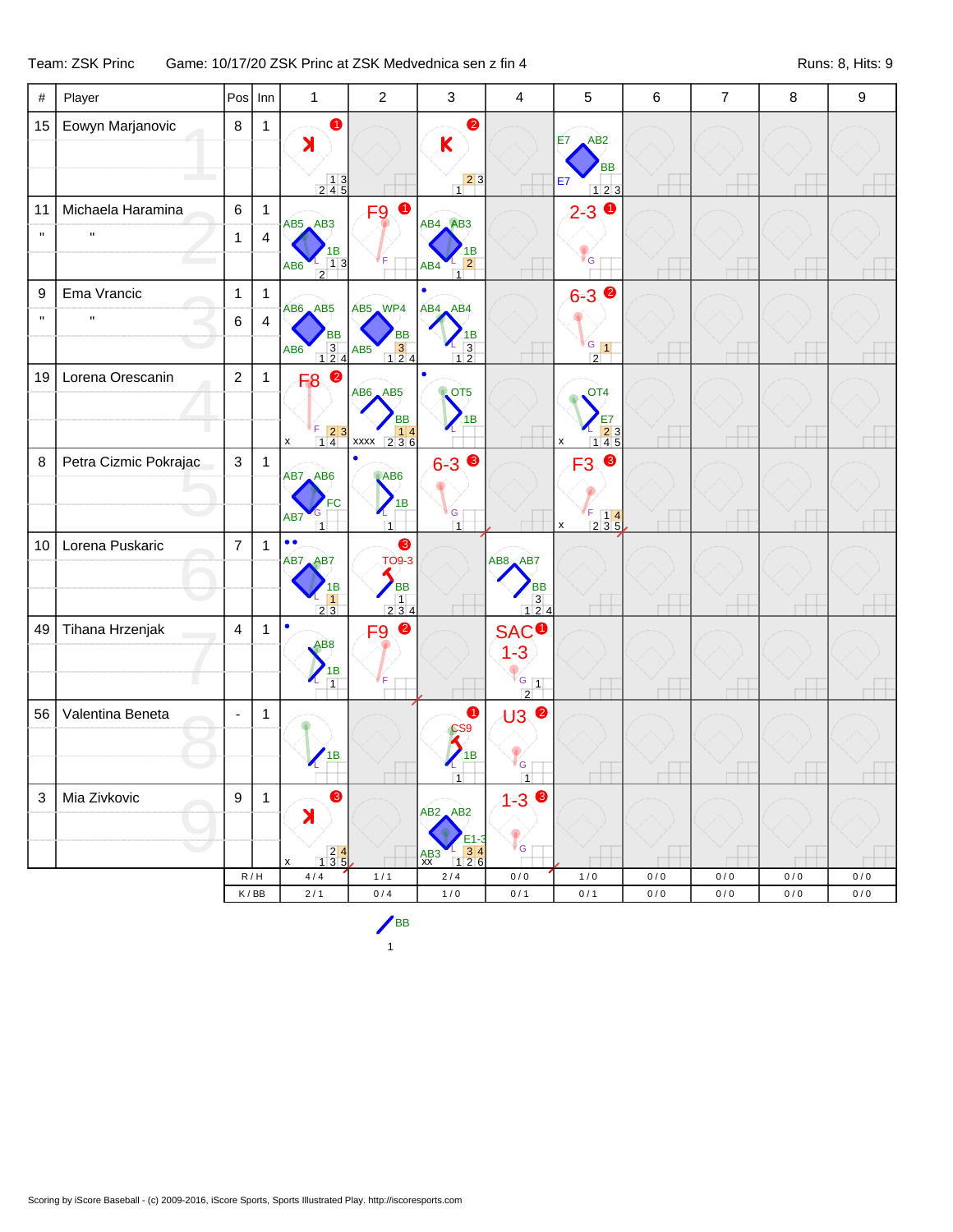## Team: ZSK Medvednica Game: 10/17/20 ZSK Princ at ZSK Medvednica sen z fin 4 Runs: 1, Hits: 3

| $\#$ | Player              |                         | $Pos$ Inn                          | $\mathbf{1}$                                          | $\sqrt{2}$                                                            | $\mathfrak{Z}$     | $\overline{4}$                                                   | $\mathbf 5$                                                 | $\,6\,$          | $\overline{7}$         | $\bf 8$                | $\boldsymbol{9}$   |
|------|---------------------|-------------------------|------------------------------------|-------------------------------------------------------|-----------------------------------------------------------------------|--------------------|------------------------------------------------------------------|-------------------------------------------------------------|------------------|------------------------|------------------------|--------------------|
|      | Rita Despot         | $\mathbf{1}$            | $\mathbf{1}$                       | 3B<br>AB2                                             |                                                                       | F <sub>6</sub>     |                                                                  |                                                             |                  |                        |                        |                    |
|      | Katarina Prskalo    | $\sqrt{2}$              | $\mathbf{1}$                       | $\frac{1}{1}$ SAC <sup>O</sup><br>$G$ 1               |                                                                       |                    | $6 - 3$ $\bullet$<br>F:5 346                                     |                                                             |                  |                        |                        |                    |
|      | Ema Ziger           | $\mathsf 3$             | $\mathbf{1}$                       | $\bullet$<br>F4                                       |                                                                       |                    | $AB5$ $2B$<br>$12$                                               |                                                             |                  |                        |                        |                    |
|      | Mihaela Perisa      | $\,6\,$                 | $\mathbf{1}$                       | $\overline{3}$<br>$\bullet$<br>F3<br>F<br>$\boxed{1}$ |                                                                       |                    | $\pmb{\mathsf{x}}$<br>$\bullet$<br>FA<br>F<br>$\boxed{1}$        |                                                             |                  |                        |                        |                    |
|      | Lucija Vrbanc       | $\,8\,$                 | $\mathbf{1}$                       |                                                       | $\bullet$<br>CS <sub>5</sub><br>E6<br>$\overline{1}$                  |                    | $\begin{array}{c}\n 1B \\  13 \\  2\n \end{array}$<br>$\sqrt{2}$ |                                                             |                  |                        |                        |                    |
|      | Helena Novak        | $\overline{7}$          | $\mathbf{1}$                       |                                                       | $\bullet$<br>$\mathsf{K}$<br>$\begin{array}{r} 24 \\ 135 \end{array}$ |                    | 6<br>$\blacktriangleright$<br>12                                 |                                                             |                  |                        |                        |                    |
|      | Marija Barisic<br>O | $\overline{\mathbf{4}}$ | $\mathbf{1}$                       |                                                       | ❸<br>LBPR8<br>BB<br>12<br>345                                         |                    |                                                                  | 1<br>$\mathsf{K}$<br>$\begin{array}{c c} 2 & 3 \end{array}$ |                  |                        |                        |                    |
|      | Petra Ladisic       | $\blacksquare$          | $\mathbf{1}$                       |                                                       | $\begin{array}{ c c }\n\hline\n2 & 5 \\ 1 & 3 & 4\n\end{array}$       | $4 - 3$ 0<br>G     |                                                                  | $4 - 3$<br>$G$ 12<br>$\overline{4}$<br>X                    |                  |                        |                        |                    |
|      | Matea Smek          | $\sqrt{5}$              | $\mathbf{1}$                       |                                                       |                                                                       | 2<br>X             |                                                                  | $U2$ $\odot$                                                |                  |                        |                        |                    |
|      |                     |                         |                                    |                                                       |                                                                       | $\frac{34}{12}$    |                                                                  | $\frac{8}{2}$ $\frac{13}{2}$                                |                  |                        |                        |                    |
|      |                     |                         | R/H<br>$\mathsf K\,/\,\mathsf{BB}$ | $1/1$<br>$0/0$                                        | 0/0<br>$1/1$                                                          | $0\,/\,0$<br>$1/0$ | $0/2$<br>$1/0$                                                   | $0\,/\,0$<br>$1/0$                                          | 0/0<br>$0\,/\,0$ | $0\,/\,0$<br>$0\,/\,0$ | $0\,/\,0$<br>$0\,/\,0$ | $0/0$<br>$0\,/\,0$ |